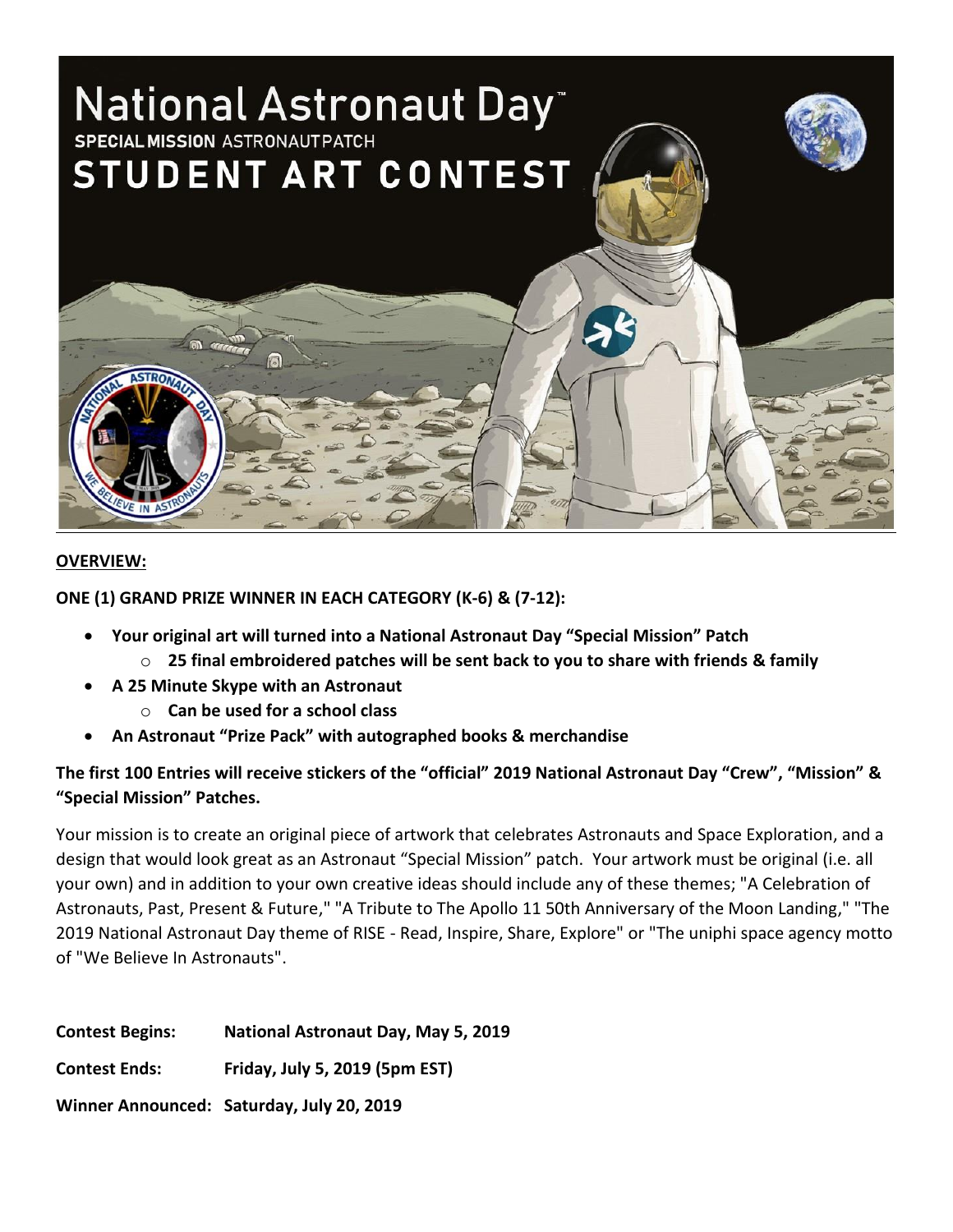#### **GENERAL INFO:**

Students in grades K through 12 are invited to enter the National Astronaut Day "Astronaut Patch" art contest.

Patches play a very important role with all Astronauts, and designing a "Mission" patch is one of the first tasks for each new Astronaut crew. Astronauts collaborate and talk about the symbols, emblems, colors and shape that will make their "Mission" patch special. Usually the final designs feature the crew's names and other art elements to represent that specific mission. In the past, many have included stars and stripes, the Space Shuttle and the International Space Station (ISS), and now today the different Commercial Spaceships that will be bringing Astronauts to Space.

One (1) contest winner will receive 50 patches made with their winning patch artwork, an "Astronaut Prize Pack" with autographed books & merchandise, and a 50 minute Skype with an Astronaut to share with a school class or with friends. The first 100 Entrants will receive a sticker set of the "official" 2019 National Astronaut Day "Crew", "Mission" & "Special Mission" patches.

Students are asked to create original artwork inspired by the below themes:

"A Celebration of Astronauts, Past, Present & Future"

"A Tribute to The Apollo 11 50th Anniversary of the Moon Landing"

"The 2019 National Astronaut Day theme of RISE - Read, Inspire, Share, Explore"

"The uniphi space agency motto of "We Believe In Astronauts""

Keep in mind that artwork for patches may be a little different to design than what you are used to, so please make sure to do some research and learn more about the wonderful designs and history of Astronaut patches.

Accepted forms of artwork: drawing, painting, printmaking, computer-generated image, photograph or photographic collage. Art must be original – reproductions of other artwork are not accepted. No trademarked content may be used in your design. Entries must be sent either by email, or online, by a legal guardian, along with the required release form, please see official rules and guidelines for more information.

Post your artwork on social media, make sure to hashtag #NationalAstronautDay #WeBelieveInAstronauts so we can find your post. Don't forget to ask your friends and family to comment on what they like best about your artwork and why it would make a great Astronaut "Special Mission" patch.

| <b>Contest Begins:</b> | <b>National Astronaut Day, May 5, 2019</b>       |  |
|------------------------|--------------------------------------------------|--|
| <b>Contest Ends:</b>   | Friday, July 5, 2019 (5pm EST)                   |  |
|                        | Winner Announced: Saturday, July 20, 2019        |  |
| Judges:                | <b>Astronaut Al Worden, Apollo 15</b>            |  |
|                        | Astronaut Nicole Stott, "The Artistic Astronaut" |  |
|                        | Astronaut Leroy Chiao, "One Orbit"               |  |
|                        | Beth Balliro, Art Professor, MassArt             |  |
|                        | <b>Francis French, Author "Falling to Earth"</b> |  |
|                        | Tim Gagnon, "The Space Patch Guy"                |  |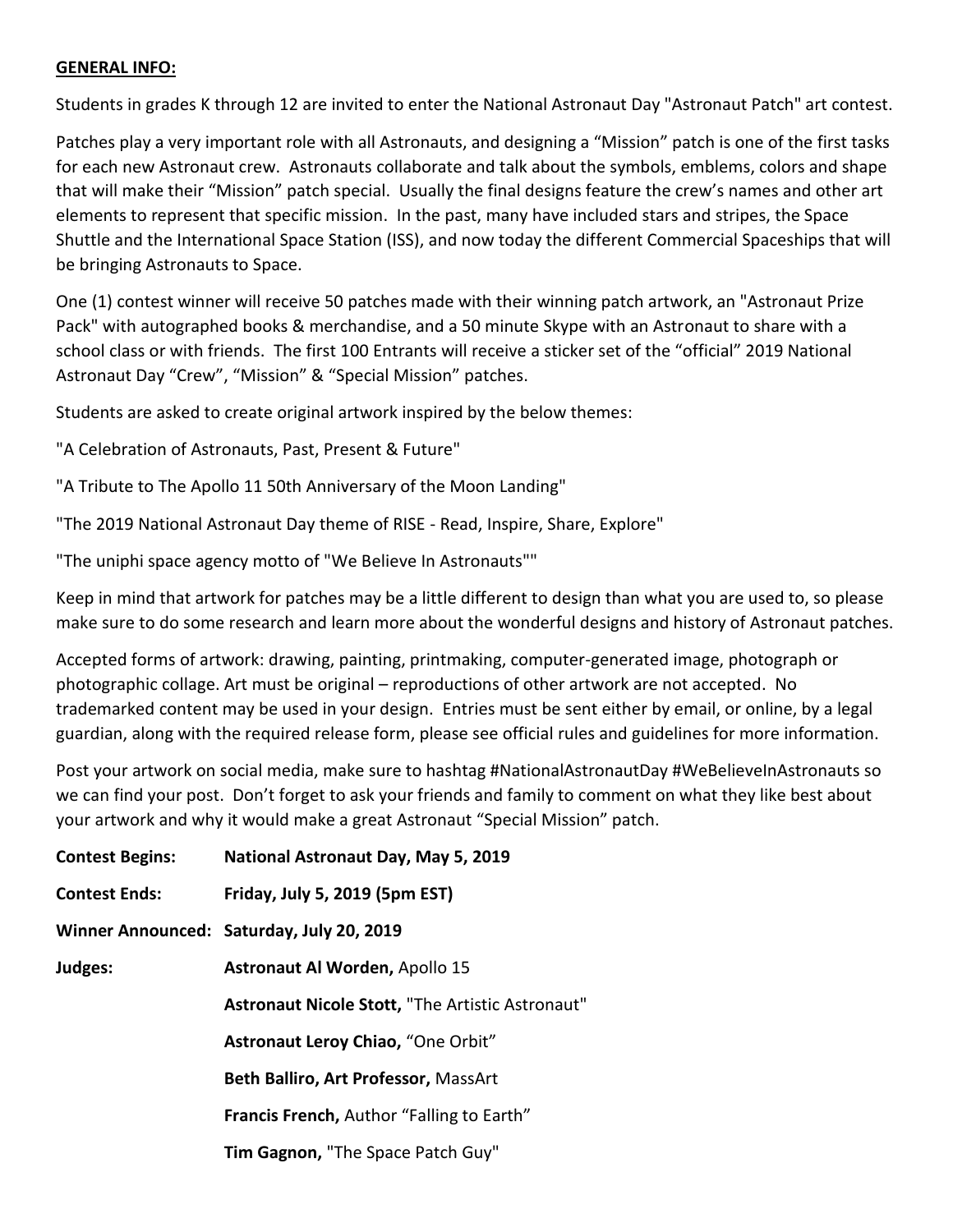### **Participation Requirements:**

Only new pieces of artwork inspired by the themes may be submitted

Each entry must be the original work of one student only

Students should give their artwork a unique title

Include with the entry: student's name, age, school currently attending, grade in school, email address, phone number, parent/legal guardian email (if different), and teacher's name, as well as required release form.

Please submit a digital photo or scan of the artwork as an attachment to NAD@uniphigood.com, or online at www.NationalAstronautDay.com

All entries become the property of uniphi good, LLC and may be reproduced in all media & print forms, along with the identity of the winner.

## **RULES:**

## **To Enter:**

- Must be U.S. citizen to participate.
- Contest is open students in grades K 12
- All submitted work should be original and not include any protected works, including but not limited to, corporate logos or images subject to outside copyright restrictions.
- Artwork may be produced in any medium including by computer program, Artist will retain original work.
- File type should be jpg or png.
- Artist's name, age, grade, along with title and description of artwork must be included.
- Artist and Art release form must be completed and submitted with artwork in order to be considered.
- One (1) winner will be selected by a diverse panel of judges, including Astronauts (ret.), art educators and professionals.
- All entries become the property of uniphi good, LLC and may be reproduced in all media & print forms, along with the identity of the winner.

### **Themes:**

- "A Celebration of Astronauts, Past, Present & Future"
- "A Tribute to The Apollo 11 50th Anniversary of the Moon Landing"
- "The 2019 National Astronaut Day theme of RISE Read, Inspire, Share, Explore"
- "The uniphi space agency motto of "We Believe In Astronauts"

## **Judging Criteria:**

- Judging is subjective by panel and based on quality, originality, creativity and representation of theme.
- Only submissions meeting rules to enter will be reviewed.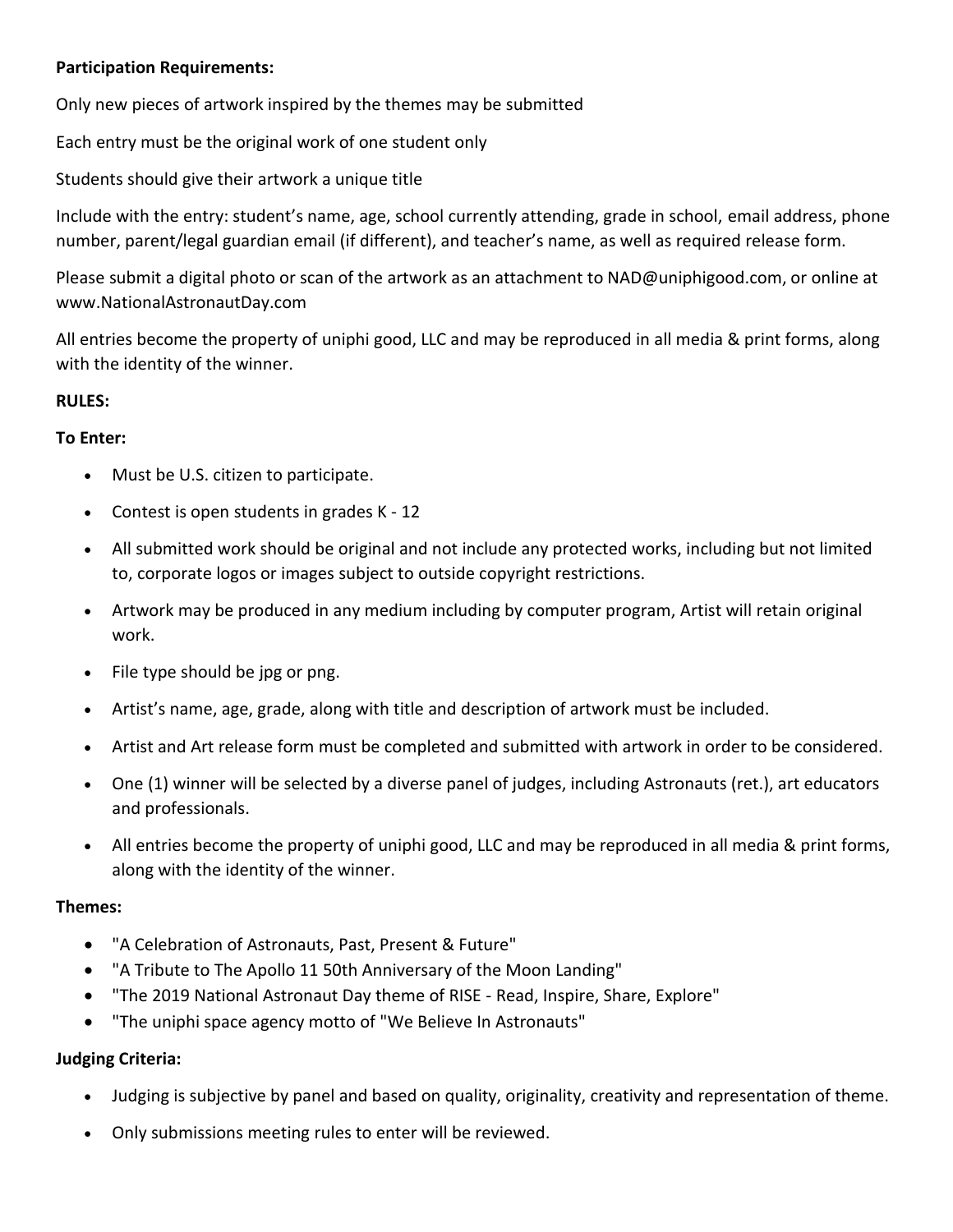#### **How to Enter:**

- Please submit a digital photo or scan of the artwork as an attachment to NAD@uniphigood.com, or online at [www.NationalAstronautDay.com](http://www.nationalastronautday.com/)
- Include with the entry: student's name, age, school currently attending, grade in school, email address, phone number, parent/legal guardian email (if different), and teacher's name, as well as required release form.

## **2019 NATIONAL ASTRONAUT DAY "OFFICIAL" PATCHES FOR REFERENCE & INSPIRATION:**

**"CREW" & "MISSION" PATCHES**



**"SPECIAL MISSION" PATCH:**

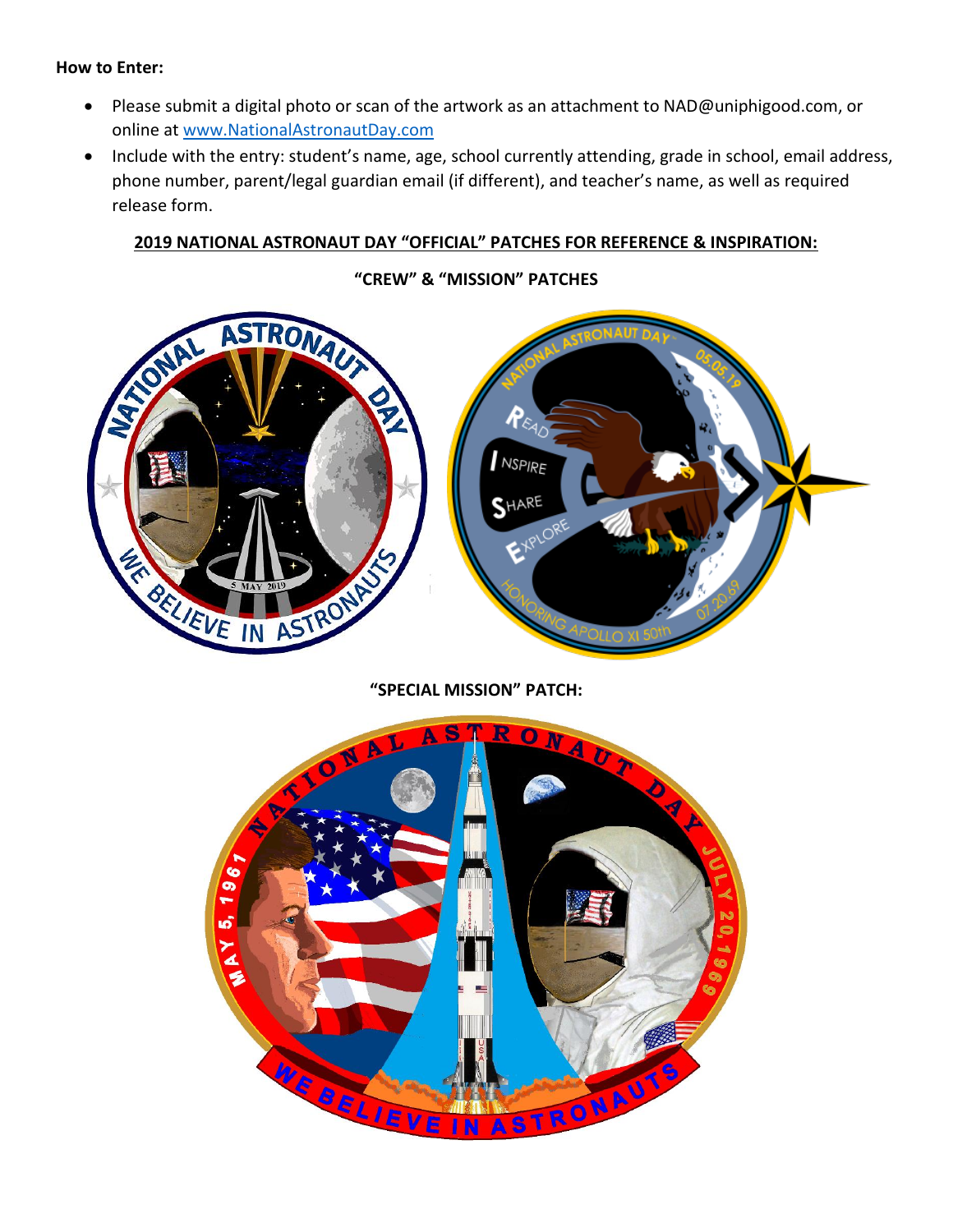# **\*\*\* ART CONTEST ENTRY & RELEASE FORM 2019 \*\*\***

## **PLEASE USE A PEN AND PRINT CLEARLY**

## **ALL Entries must be submitted no later than Friday, July 5, 2019 (5pm EST)**

#### **Themes:**

"A Celebration of Astronauts, Past, Present & Future"

"A Tribute to The Apollo 11 50th Anniversary of the Moon Landing"

"The 2019 National Astronaut Day theme of RISE - Read, Inspire, Share, Explore"

"The uniphi space agency motto of "We Believe In Astronauts"

| <b>Student Name (Last, First):</b>                                                                                                                                                                                                                                                                                                                                                                                             | <u> 1980 - Jan Samuel Barbara, president e</u> |                               |
|--------------------------------------------------------------------------------------------------------------------------------------------------------------------------------------------------------------------------------------------------------------------------------------------------------------------------------------------------------------------------------------------------------------------------------|------------------------------------------------|-------------------------------|
| Age:<br>$\begin{tabular}{ccccc} \multicolumn{2}{c }{\textbf{1} & \textbf{2} & \textbf{3} & \textbf{4} & \textbf{5} & \textbf{5} & \textbf{6} & \textbf{6} & \textbf{7} & \textbf{8} & \textbf{8} & \textbf{9} & \textbf{10} & \textbf{10} & \textbf{10} & \textbf{10} & \textbf{10} & \textbf{10} & \textbf{10} & \textbf{10} & \textbf{10} & \textbf{10} & \textbf{10} & \textbf{10} & \textbf{10} & \textbf{10} & \textbf{1$ |                                                |                               |
| Grade:                                                                                                                                                                                                                                                                                                                                                                                                                         |                                                |                               |
| <b>Title of Artwork:</b>                                                                                                                                                                                                                                                                                                                                                                                                       |                                                |                               |
| <b>School/Organization:</b>                                                                                                                                                                                                                                                                                                                                                                                                    |                                                |                               |
|                                                                                                                                                                                                                                                                                                                                                                                                                                |                                                |                               |
|                                                                                                                                                                                                                                                                                                                                                                                                                                |                                                |                               |
| <b>Home Address:</b>                                                                                                                                                                                                                                                                                                                                                                                                           |                                                |                               |
| City:                                                                                                                                                                                                                                                                                                                                                                                                                          |                                                | Zip: ________________________ |
| Email/Phone:                                                                                                                                                                                                                                                                                                                                                                                                                   |                                                |                               |
| <b>Social Media (if relevant):</b>                                                                                                                                                                                                                                                                                                                                                                                             |                                                |                               |